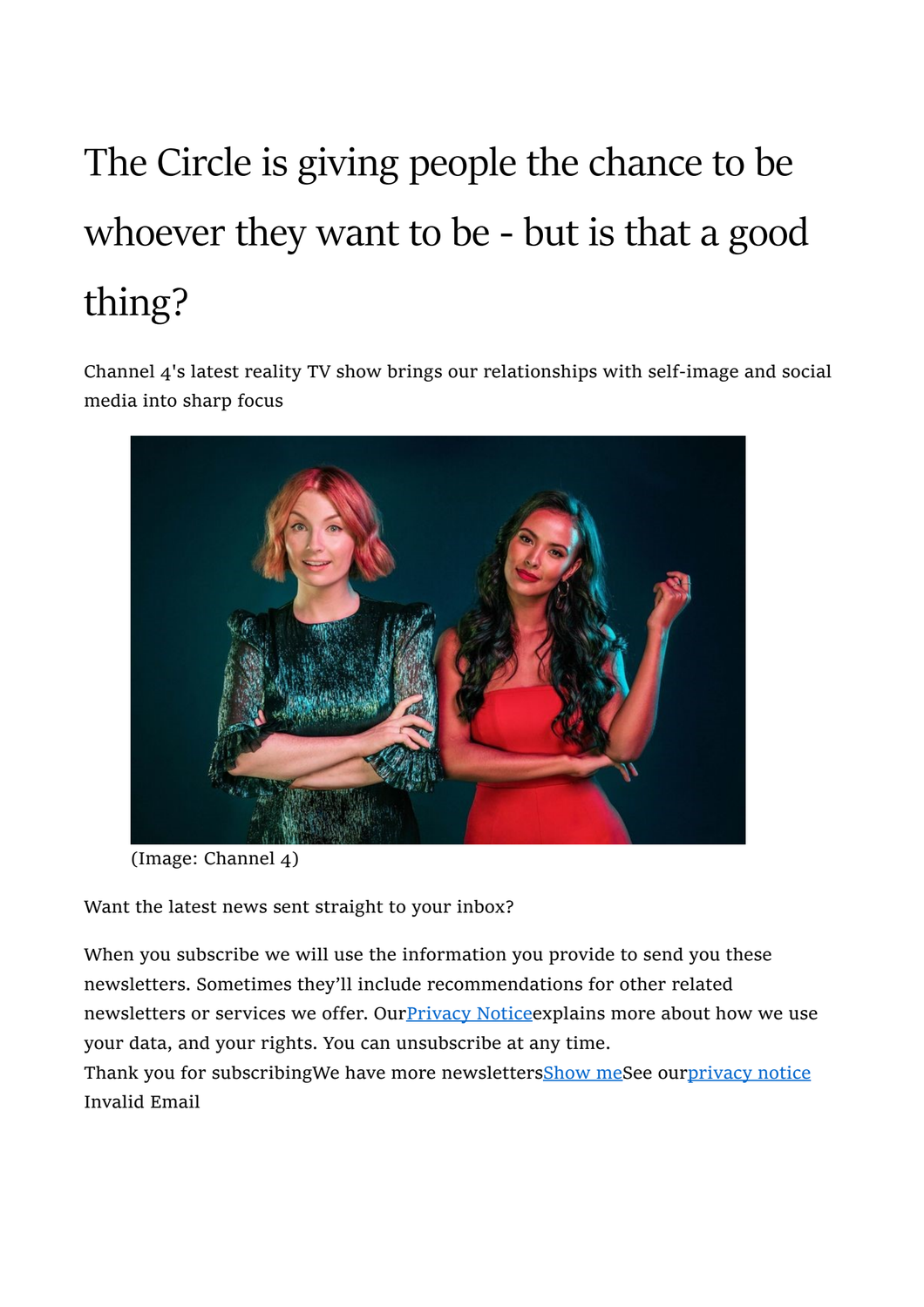Hot on the heels of the new series of Big Brother (and the announcement that Channel 5 is axing the series after its current run) comes Channel 4's latest reality TV show, The Circle which began on Tuesday night.

On the face of it, what we have is another variation on the Big Brother (BB) formula: individuals originally unknown to each other are thrown together in a modern living space to compete in a popularity contest for up to £50,000.

But, although the contestants are living in the same building, they are in fact in separate apartments alone. Interacting, as the programme's publicity states "exclusively through a bespoke voice-activated social media platform called The Circle".

That's the unique selling point: traditional, not to say natural, modes of communication are impossible. They do not physically meet and the only interaction allowed is through profiles created via a specially designed app.

The Circle says, Channel 4, enables competitors to "chat, make friends, argue and maybe even fall in love. Building their own profiles, contestants will only get to know each other from what they choose to reveal via The Circle. They will be able to communicate as a group or individually, allowing cliques to form and private allegiances to be made".

The producers are clearly hoping for all manner of dramatic eventualities as contestants seek to avoid being judged the least popular by their fellow housemates. Whomever garners the least amount of likes will be removed from the game over a period of three weeks.

It's a fact that self-promotion is positively encouraged and that perception is more important than reality. As contestant Dan, 28, points out at the start of the show – social media is the way we want the world to see us. It's not about how we really are.

According to The Circle's creative director, Tim Harcourt: "It used to just be filmstars, rock-stars and narcissists who would do anything for the adulation of thousands of strangers. Now we've all caught the bug.

"So many of us do bizarre things or become very different versions of ourselves just to be 'liked' online. And whilst sometimes social media seems ridiculous and shallow, at other times it becomes a force for positive change.

"This series promises to explore all of this in a fashion that is dramatic, funny, warm and compelling."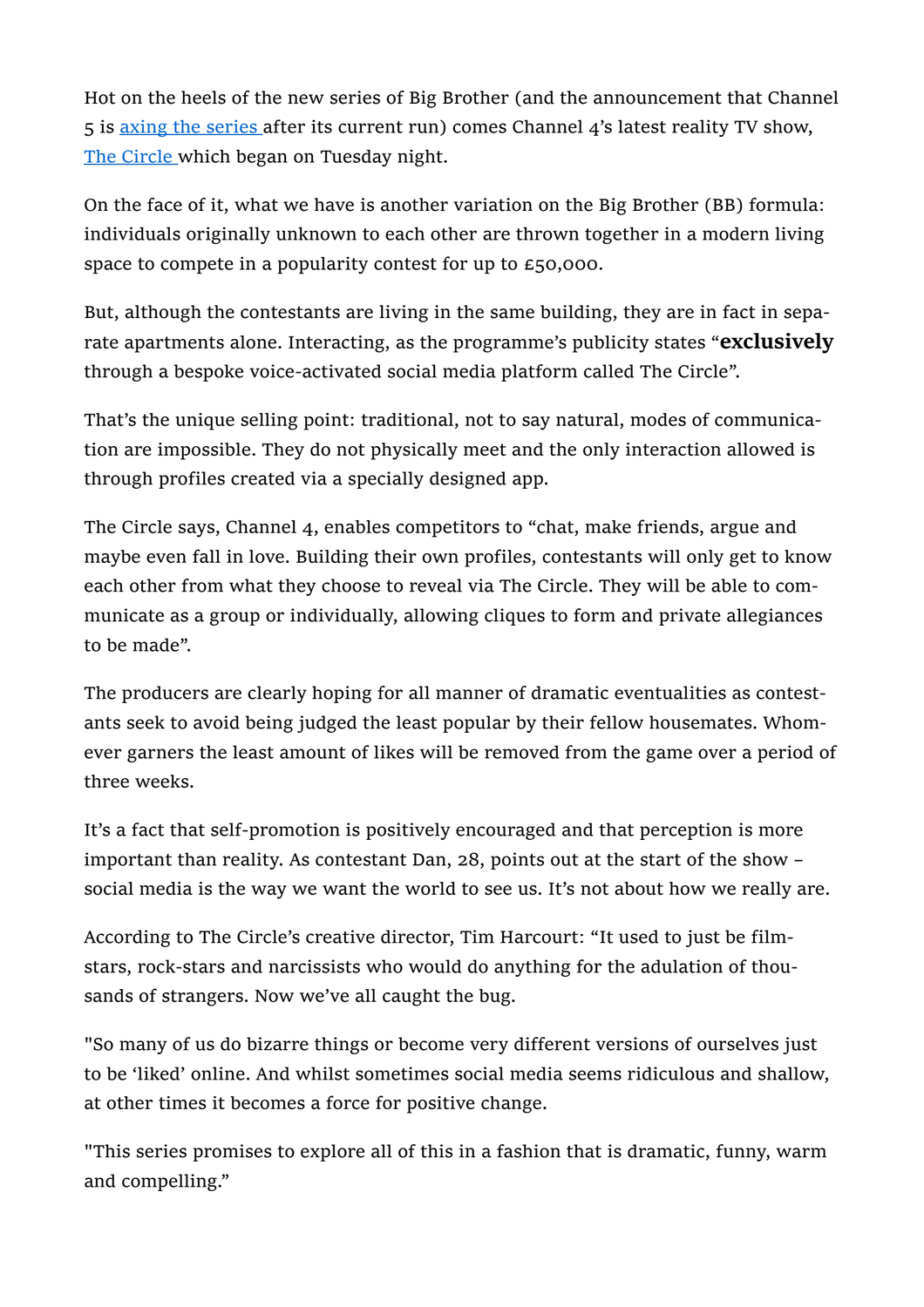To which the only answer the last point is: well, maybe.

Because if the first episode is anything to go by, the contestants (who appear to be collectively amazed by the fact they have been actually allowed indoors) are simply replicas of BB wannabees with a heightened sense of the power of social media and its importance in their lives.

## ALSO BY JOHN: Can Celebrity Big Brother 2018 quench our thirst for star quality?

That's to be expected of course, but there is nothing new on offer in the sense that the quality of repartee veers between the predictably sexually explicit and the profoundly mundane.

The depressing shock at the end of episode one is that Alex, a male in reality who pretends to be a woman for the Circle, is voted the most popular person.

That is not to say that some of contestants are not charming, vivacious, good looking (of course) and self-aware. Because they are. It's just that, as The Guardian's Hannah I Davies, has stated, after just one episode the ridiculousness of the consequences online interactions are laid bare.

And what does this say about the way in which society is heading? Are we to encourage and laud deceit as a way to financial reward?

Already complaints have been made about the fact that Jennifer, 40, is posing as a 34year-old oncologist because she reckons being believed to be a doctor is the best route to success.

Comparisons with Charlie Brooker's fictional dystopian TV series Black Mirror are just crying out to be made.

In one particularly prescient episode of that drama, Nosedive, people's lives are public property and everyone gets the chance to rate everyone else. A rating on a scale of one to five can hugely affect their standing in society. When the main character's social media rating drops to zero, she is taken to prison.

Yet part of me is loath to take the Circle too seriously. The participants are, as I've said, self-aware and clearly much more in control of the situation than perhaps many of my demographic would care to admit.

And perhaps there's the rub.